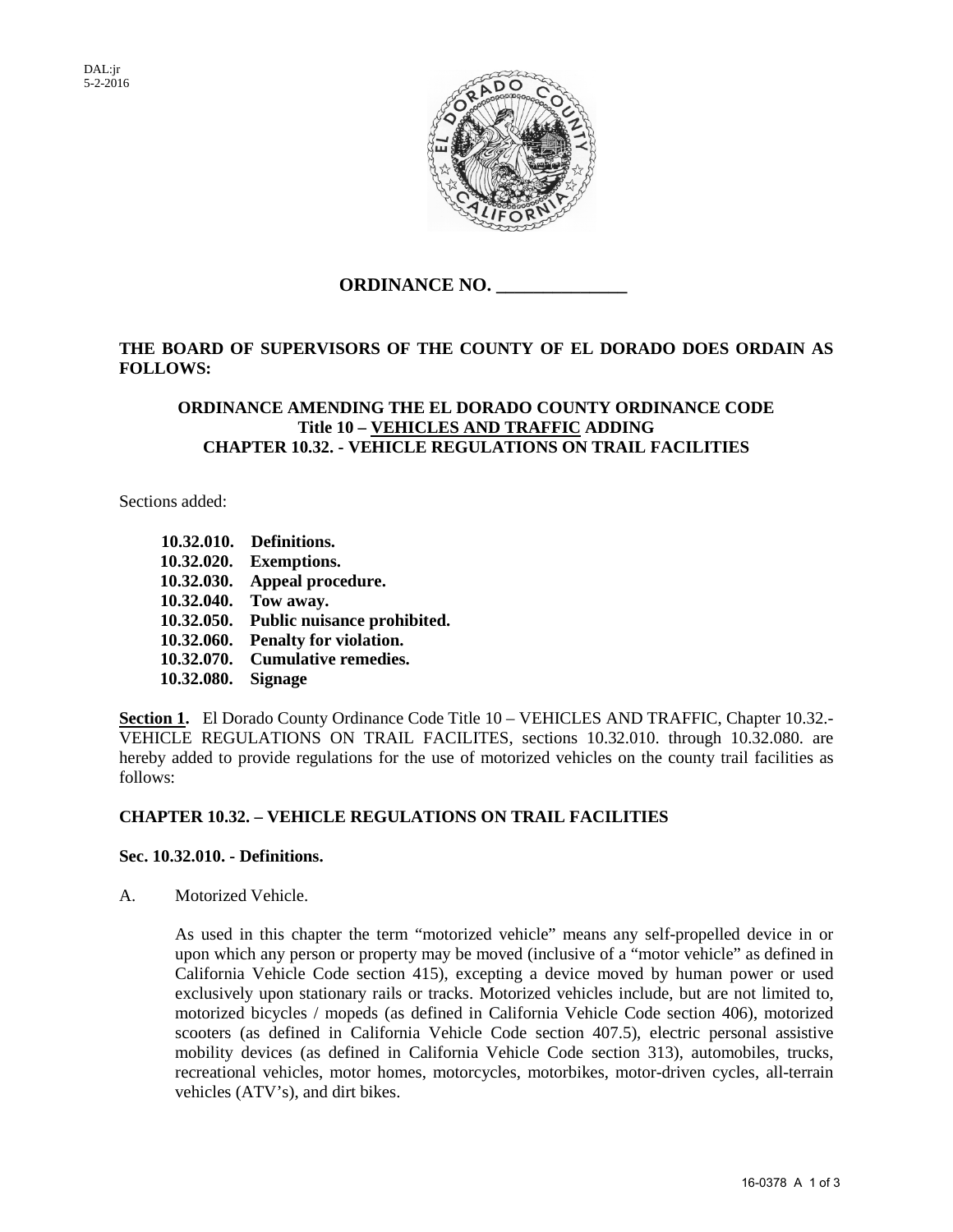B. Electric Bicycle (E-bike).

As used in this chapter the term "electric bicycle (e-bike) means a bicycle equipped with fully operable pedals and an electric motor of less than 750 watts as defined in California Vehicle Code section 312.5

C. Trail Facility.

As used in this chapter, the term "trail facility" or "trail facilities" means any Class I trail or horseback riding trail owned, maintained, and/or operated by El Dorado County. For purposes of this chapter, "trail facility" shall also include that portion of the Sacramento Placerville Transportation Corridor (SPTC) that is located within El Dorado County.

#### **Sec. 10.32.020. – Prohibited Conduct.**

No person shall operate or cause to be operated a motorized vehicle within the boundaries of a trail facility.

#### **Sec. 10.32.030. - Exemptions.**

This chapter does not apply to the following:

- A. Authorized construction or maintenance activities approved by El Dorado County.
- B. Authorized emergency vehicles.
- C. Motorized quadricycles, motorized tricycles, and electric wheelchairs as defined in California Vehicle Code section 407 and/or the Americans with Disabilities Act ("ADA"), which are utilized by a person who by reason of physical disability is otherwise unable to move about as a pedestrian or by a senior citizen as defined in California Vehicle Code section 13000.
- D. Electric bicycles class 1 and 2 (Vehicle Code section 312.5).
- E. Motorized vehicles owned or leased by the County, or other governmental body or agency, and operated by an employee of the County, or other governmental body or agency, who is acting within the scope of employment.
- F. Motorized vehicles operated by or under contract with a utility, whether privately or publicly owned.

#### **Sec. 10.32.040. - Tow away.**

Any vehicle parked or abandoned upon any non-motorized trail will be towed at the owner's expense.

#### **Sec. 10.32.050. - Public nuisance prohibited.**

Nothing in this chapter shall be interpreted to authorize the maintenance of a public nuisance.

#### **Sec. 10.32.060. - Penalty for violation.**

Any person violating the provisions of this chapter is guilty of an infraction and shall be punishable by (1) a fine not exceeding fifty dollars for a first violation; (2) a fine not exceeding one hundred dollars for a second violation within one year; (3) a fine not exceeding two hundred fifty dollars for each additional violation within one year.